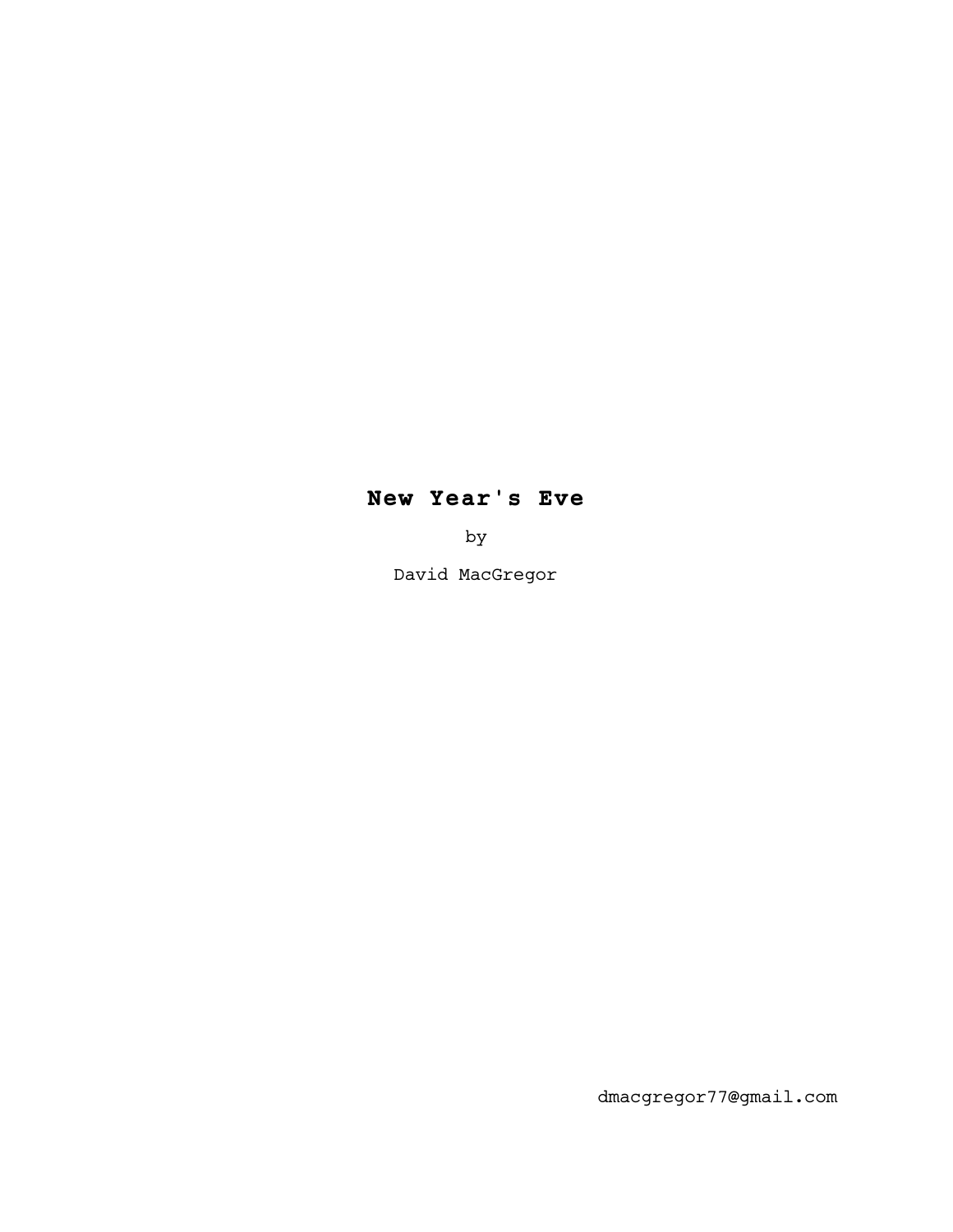# Setting

A retirement home.

# Time

Now and then.

# Cast

MR. HOLLINS - Man over 60. LAURA - Caretaker in her 20s-30s.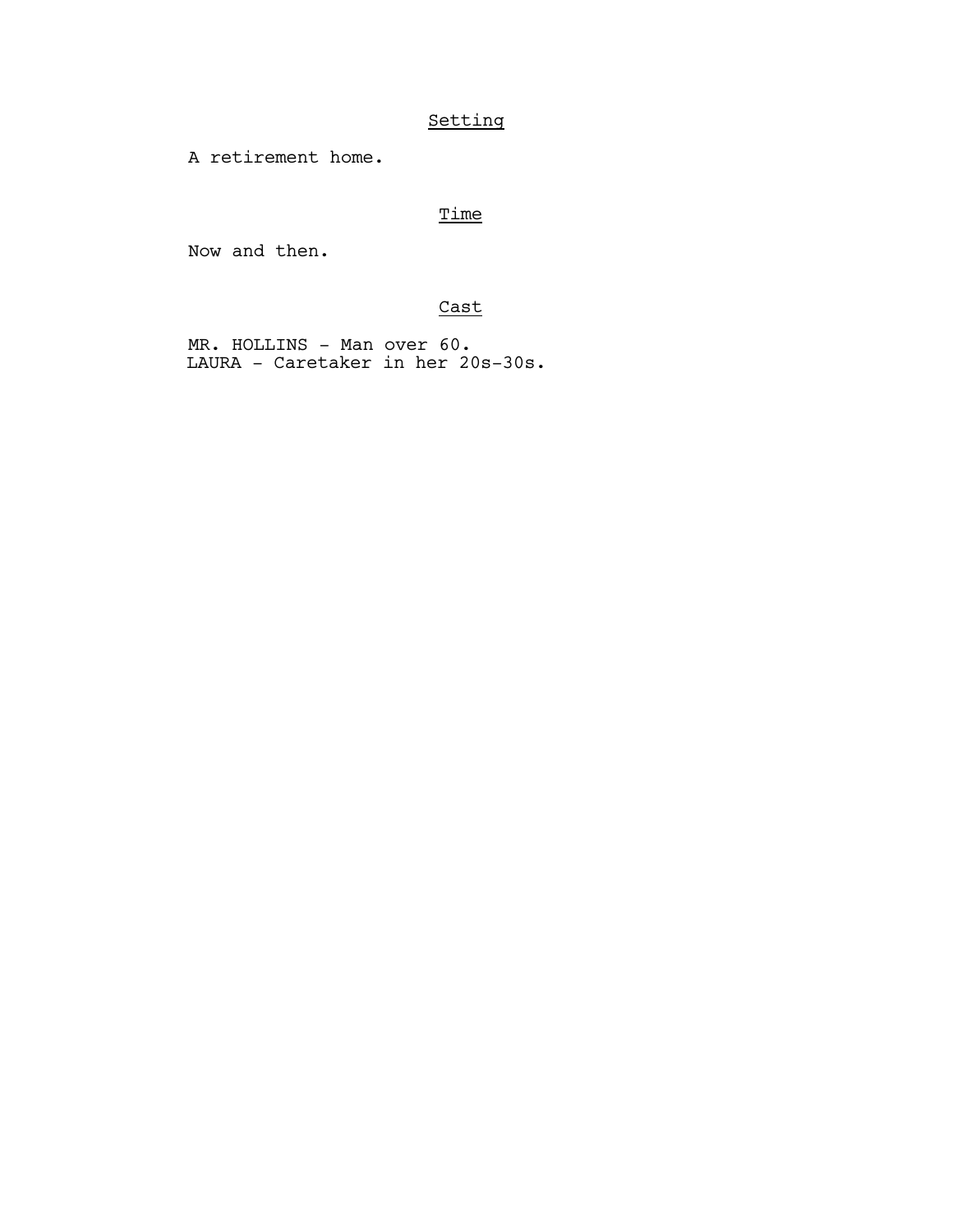(MR. HOLLINS hobbles onstage with a cane or walker, helped by LAURA. She gets him to a chair and he sits down. She stands behind him as he looks around.)

MR. HOLLINS This is complete and utter bullshit.

LAURA Let's try and keep a positive attitude.

MR. HOLLINS

You know when people tell you to keep a positive attitude? When things are complete and utter bullshit.

LAURA You don't have to talk so loudly.

MR. HOLLINS I'll talk as loudly as I goddamned want.

**T.AURA** 

You'll disturb the others.

MR. HOLLINS

They need to be disturbed. Any kind of brain activity at all would be a blessing to most of them.

LAURA

Don't say that.

MR. HOLLINS

You know it's true. I know you're paid to pretend it's not true, but it's true and that's that.

LAURA

Other people are enjoying themselves. Look at Mrs. Davis.

MR. HOLLINS

Mrs. Davis would enjoy herself if you parked her in front of a brick wall for six hours. Although fifty years ago, that's a piece of tail I'd have been all over.

LAURA

I'm going to pretend I didn't hear that.

MR. HOLLINS

Exactly. That's your job--pretending. Pretending you don't hear, pretending you don't see, pretending you don't think. And you're pretty damned good at all three.

LAURA

My job is helping. My job is being kind and considerate and understanding.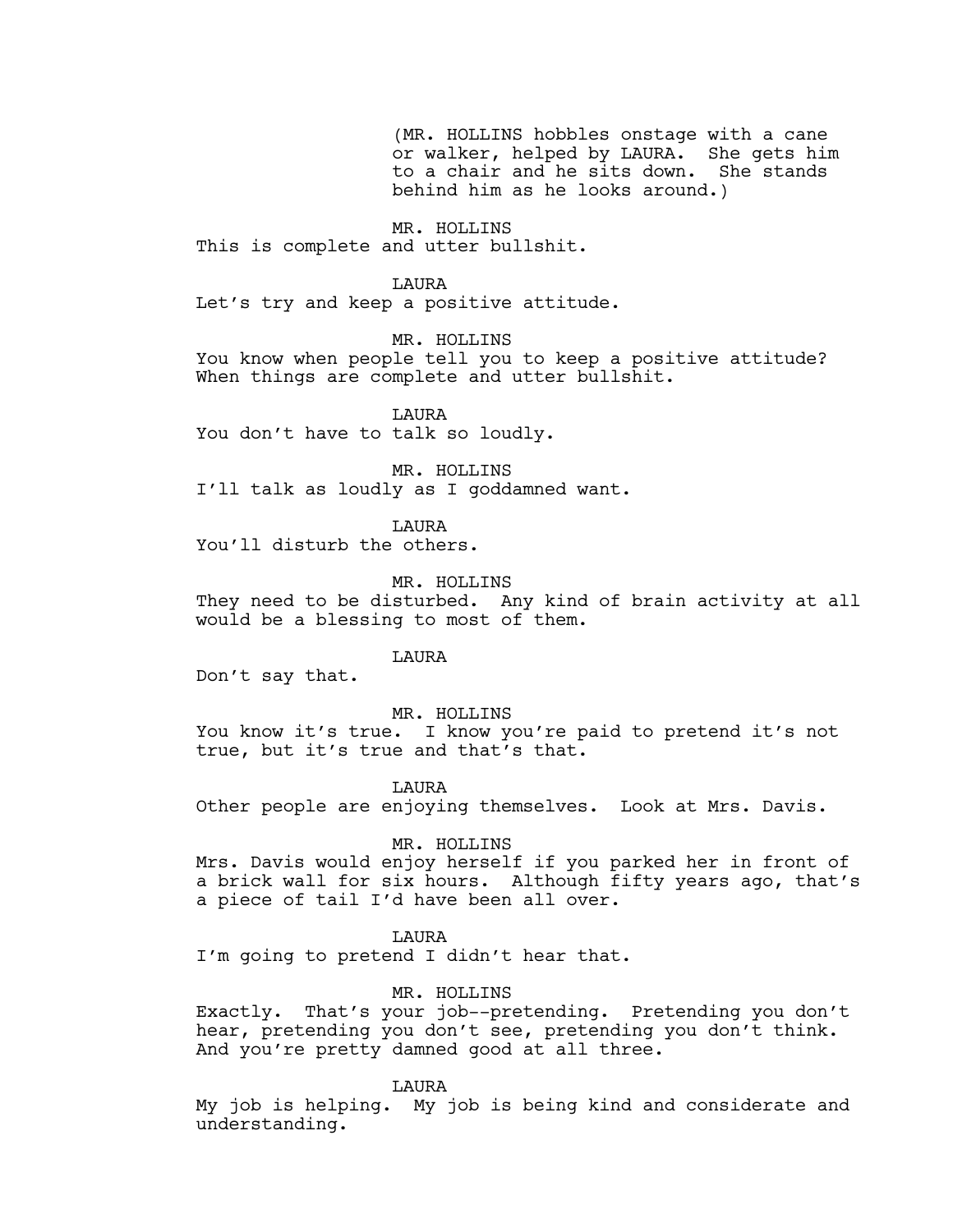#### MR. HOLLINS

And ass wiping. Don't forget the ass wiping. I'll bet that's what you hoped you'd end up doing when you were in school, wiping the wrinkly asses of geezers who can't reach back there without falling off the damned toilet.

# LAURA

Is this really necessary?

MR. HOLLINS Is what really necessary?

LAURA

Being this unpleasant. It's New Year's Eve. Tomorrow is a new day, a new year...

### MR. HOLLINS

Go on. What else? (off her silence)

I'll tell you what else. A new goddamned nothing, that's what else. You want to ask the people here for their New Year's resolutions? Half of them will be "to die in my sleep tonight."

#### LAURA

No, they won't! This is a vibrant community of senior citizens who have led full, productive lives, and who are entitled to enjoy all the benefits of their golden years.

MR. HOLLINS

Jesus Christ. What...did you memorize that from the brochure? You must have. No normal human being would talk like that.

#### **T.AURA**

What I'm saying is, no one here is going to make the kind of New Year's resolution you just mentioned.

### MR. HOLLINS

Oh no? Every time the EMS unit shows up, people can't wheel themselves into the lobby fast enough. Who is it now? They're like a bunch of seals watching one of their own being dragged into the surf by a killer whale. There goes Marge. Oh, they got Joe this time. They're all jostling around in their electric scooters, trying to see who's getting carried out of here, knowing that any day now it's going to be them on that stretcher.

LAURA That's a little morbid, don't you think?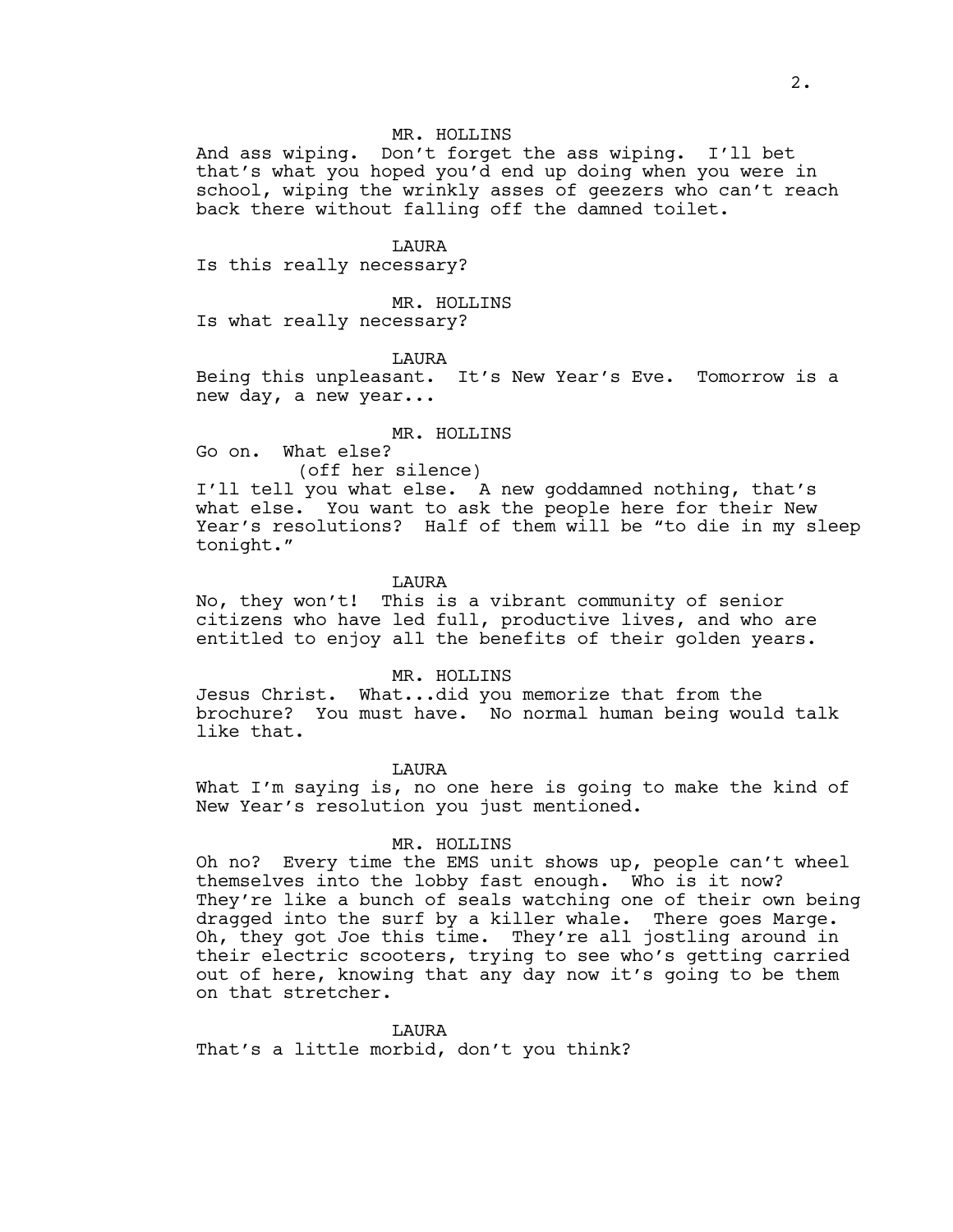#### MR. HOLLINS

No. What's morbid is, every time the lobby fills up with those flashing red and blue lights, and every time you hear the EMS guys squawking on their radios, half of these poor sons of bitches wish it was them with a sheet over their face.

(off her silence) What's the matter? Nothing perky and upbeat to say?

#### LAURA

I don't understand why you have to be like this.

# MR. HOLLINS

Because I'm pissed off, that's why! It's New Year's goddamned Eve and look at me! Am I dressed up? Am I dancing? Am I popping open a bottle of champagne? No, I'm sitting in the lobby of the goddamned Parkview Retirement Home with a limp pecker and a clear head. Son of a bitch!

LAURA

Mr. Hollins...can I get you a brownie or some nuts?

MR. HOLLINS

And what time is it? Please be so kind as to tell me what goddamned time it is.

**T.AURA** 

It's ten minutes to twelve.

#### MR. HOLLINS

Oh, that is good. Ten minutes to twelve she says.

#### **T.AURA**

What do you want me to say? That is the correct time!

MR. HOLLINS

Technically, yes. But not really, and you know it.

#### LAURA

I think the Barry Manilow impersonator is about to start. He's opening with "At the Copacabana."

#### MR. HOLLINS

It's ten minutes to goddamned noon! Not midnight. Noon! You think I don't know that? It's the middle of the goddamned day!

# LAURA

I'm aware of that.

# MR. HOLLINS

Then why are we here? The new year isn't for another twelve hours, so why are we here pretending it starts in ten minutes?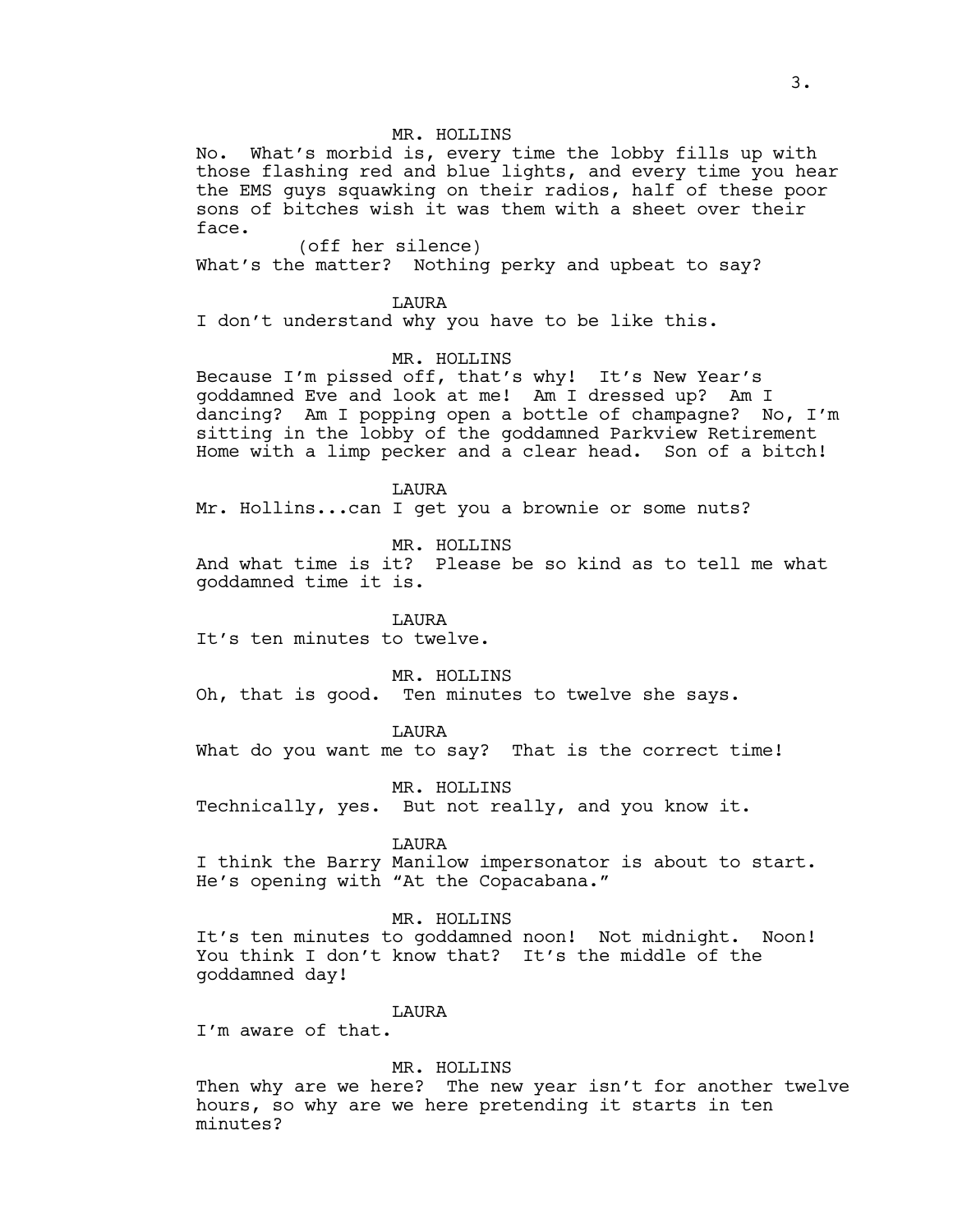I'm not going to let you bait me. You know very well why.

MR. HOLLINS

Because we're old. Because we can't stay up that late. Because our medications will get out of whack.

#### LAURA

Right. And instead of having no New Year's celebration at all, we thought it would be nice to have it at noon instead. Lots of retirement places do this.

### MR. HOLLINS

You know something? When you get to a point in your life where you have to celebrate New Year's Eve at noon, someone should have the decency to just put a goddamned bullet through your head.

LAURA Stop that! This is a good thing! Other people like it! They think it's fun! They get a treat, they have some sparkling grape juice, they get a paper hat...it's fun!

MR. HOLLINS What are you doing tonight?

**T.AURA** 

I'm going to a party.

MR. HOLLINS

With who?

LAURA

My boyfriend.

MR. HOLLINS Are you going to drink?

LAURA

In moderation.

MR. HOLLINS What are you going to drink?

LAURA I don't know...champagne, I suppose.

MR. HOLLINS And what are you going to eat?

LAURA You want me to run through the entire menu?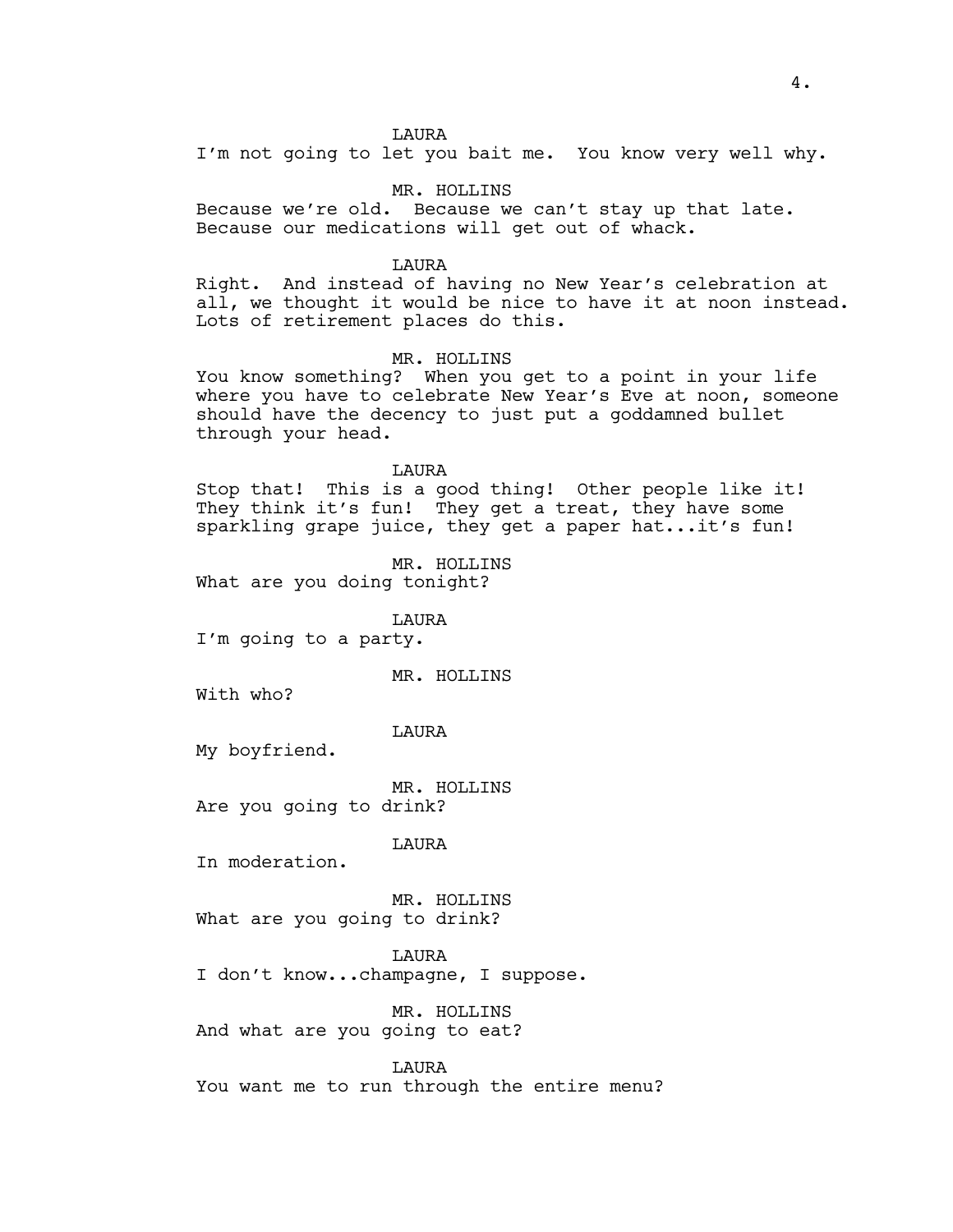MR. HOLLINS Yes. I want you to run through the entire menu. What are you going to eat?

**T.AURA** 

I'm not sure. Probably some shrimp, maybe some caviar, cheese...you know, appetizer, finger-food type things.

MR. HOLLINS

Okay, so you eat, you drink, it's midnight, the ball drops in Times Square, and then what happens?

LAURA

Well, we'll probably--

MR. HOLLINS Are you going to get laid?

LAURA I am not answering that!

MR. HOLLINS

Why the hell not?

LAURA

Because that's...because it's none of your business, that's why not!

MR. HOLLINS

I'd just feel better about this whole New Year's Eve business if I knew one of us was getting laid.

**TAURA** 

You're trying to goad me and I'm not going to let you. Here, let's blow our noisemakers.

> (LAURA holds out a noisemaker to MR. HOLLINS as she blows on her own noisemaker for all she's worth. MR. HOLLINS stares at her like she has lost her mind.)

LAURA All right then, how about a hat?

> (She holds up a paper Happy New Year hat.)

MR. HOLLINS

You're kidding me.

LAURA Other people are wearing hats.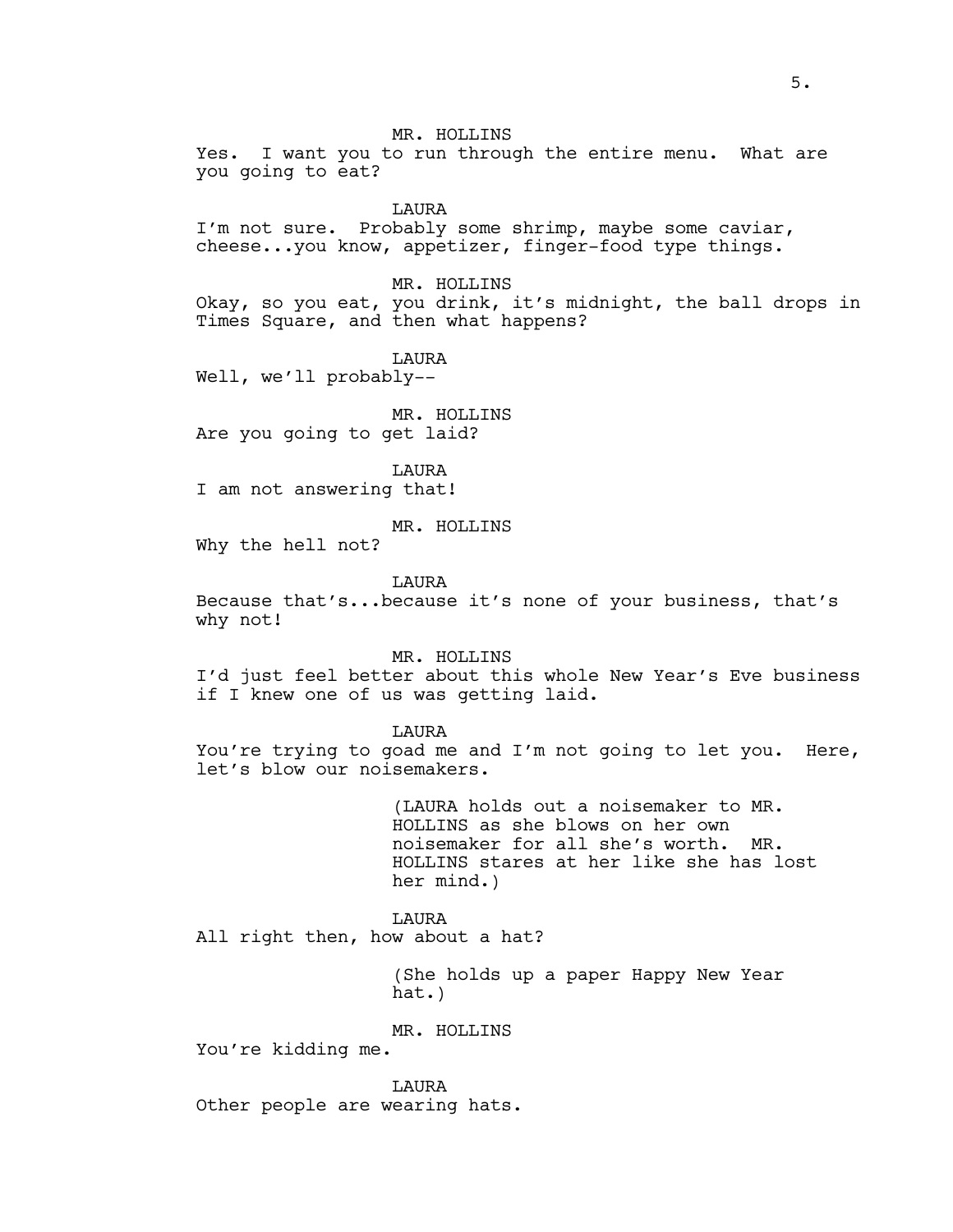Other people are wearing diapers too. LAURA Fine. Don't wear a hat. MR. HOLLINS I'll wear the hat if you'll answer one question. LAURA What's the question? MR. HOLLINS First the hat, then the question. (LAURA puts the hat on him.) LAURA There. MR. HOLLINS Thank you. Now I look as stupid as everyone else. **TAURA** What's your question? MR. HOLLINS This boyfriend of yours, is he any good in the sack? LAURA Give me that! (LAURA grabs for the hat and they tussle for it, until MR. HOLLINS wins and puts the hat on his head.) MR. HOLLINS We had a deal! LAURA No, we didn't! MR. HOLLINS One hat equals one question. LAURA I'm not responding. MR. HOLLINS It's a funny thing with men. Some guys, they get it up and they can go all night. Other guys...one shot and they're done. Straight to sleep. Which one is your boyfriend?

MR. HOLLINS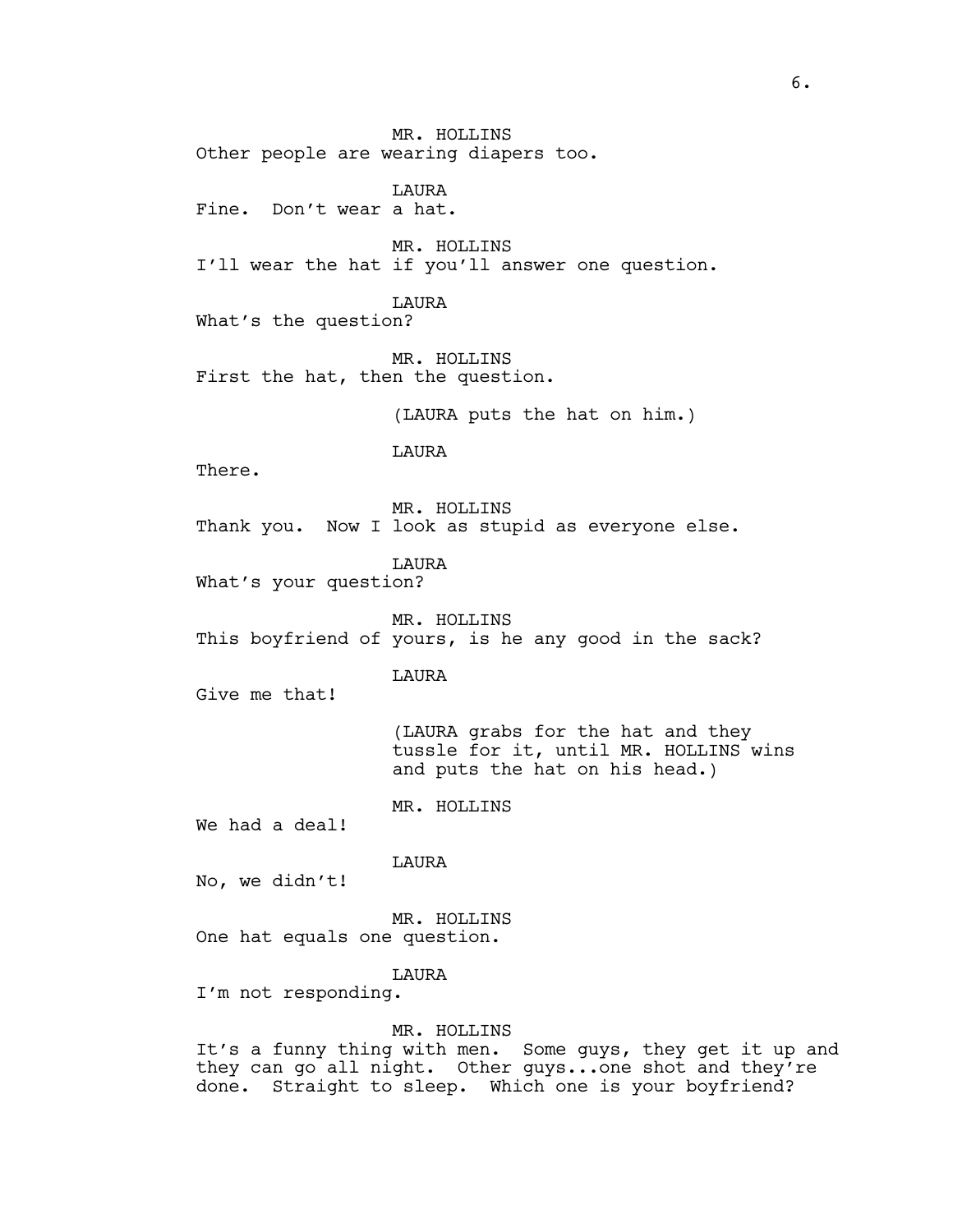it. MR. HOLLINS Straight to sleep, huh? LAURA Listen, instead of worrying about my sex life, why don't you hook up with Mrs. Cavanaugh tonight? She got her hair done, her nails done, and best of all, she's got Alzheimer's, so she won't remember whether or not you could get it up. (mortified at what just passed her lips) I shouldn't have said that. MR. HOLLINS  $No--$ LAURA I'm sorry. That was a horrible, horrible thing to say. MR. HOLLINS It's all right-- LAURA Please don't tell anyone I said that. MR. HOLLINS No, no. This is just between you and me. LAURA Thank you. MR. HOLLINS I'm not some blabbermouth. LAURA I appreciate that. MR. HOLLINS I still have some common sense, you know. LAURA I know you do. MR. HOLLINS And I like the way you think. LAURA Oh my God...please...you can't...Mrs. Cavanaugh--

LAURA

I said you could ask a question. I never said I would answer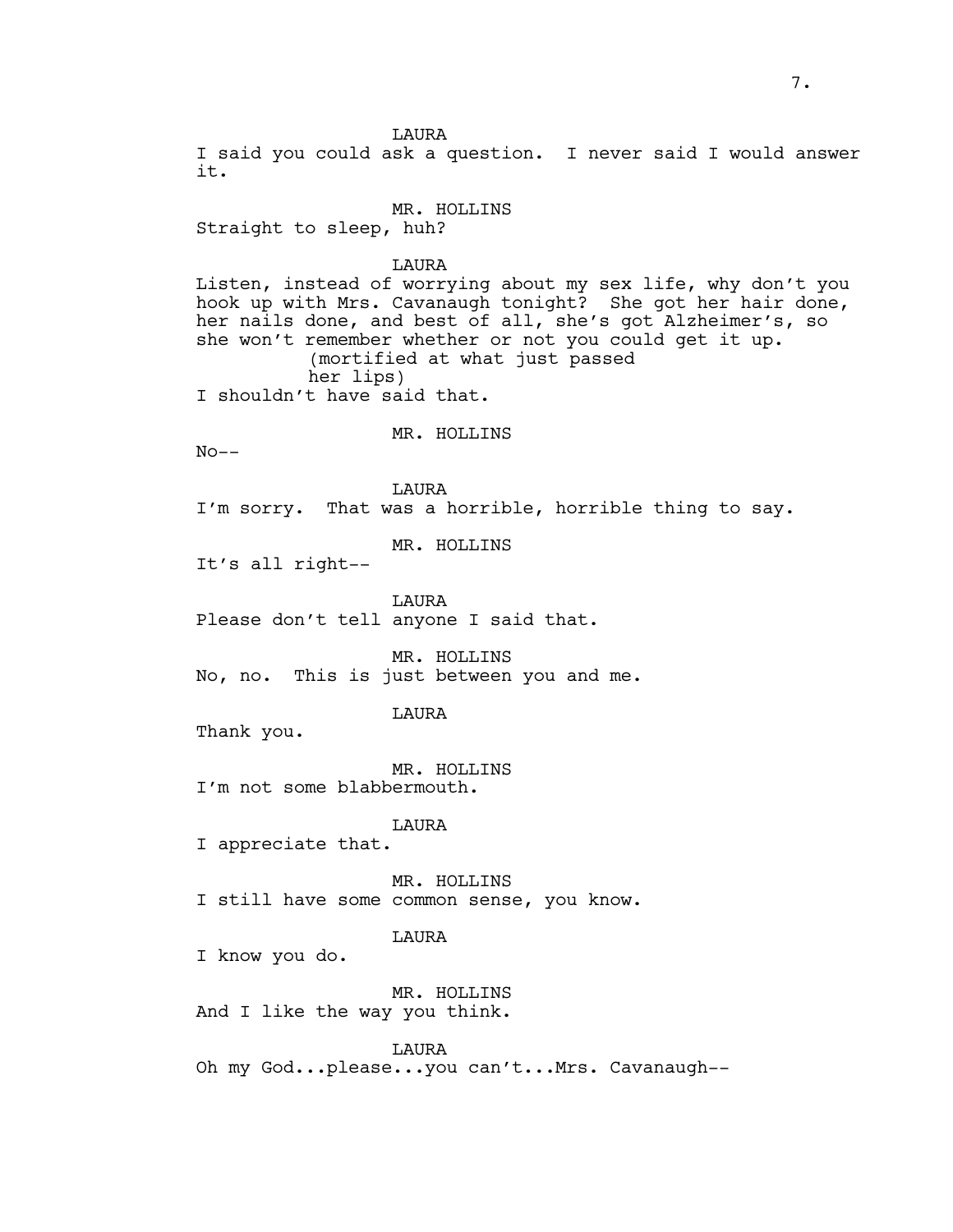#### MR. HOLLINS

Relax. I have about as much interest in banging Mrs. Cavanaugh as I have in banging a dried out gourd.

LAURA

Good...I mean, no, that's not good. I mean, it is, but it isn't.

#### MR. HOLLINS

Let me tell you something. When I was twelve years old, what I wanted more than anything else in the world was to bang a beautiful eighteen-year-old girl. And when I was eighteen, same thing. Twenty-eight, same thing. Fifty-eight, same thing. And today...same thing. You think that feeling will go away. And then after a while, you pray to God it will go away. And eventually you pretend that it has, you know, just to make everyone feel better. But it never goes away...it's a helluva thing...to want to live when you should already be dead.

LAURA

Mr. Hollins...I don't want you to feel this way.

MR. HOLLINS

That makes two of us.

#### LAURA

What do you want?

### MR. HOLLINS

Want? I want to feel that little burn of the bubbles as the first glass of champagne slides down my throat...maybe some caviar on toast...I want the girl I'm with to edge closer to me, so I can feel her warmth, smell the sandalwood perfume she has on, and feel her fingers curling around mine when midnight is a minute away. And I want to know that this year, more than any other year, this year is gonna be the best goddamned year of my life. That's what New Year's Eve is about. Not this...it's not this.

> (They look at one another and LAURA opens her mouth, platitudes ready to spring forth, but they die on her lips as they hear the sound of a siren, which dies as red and blue flashing lights fill the space.)

### LAURA

Oh no.

MR. HOLLINS I don't want to see this.